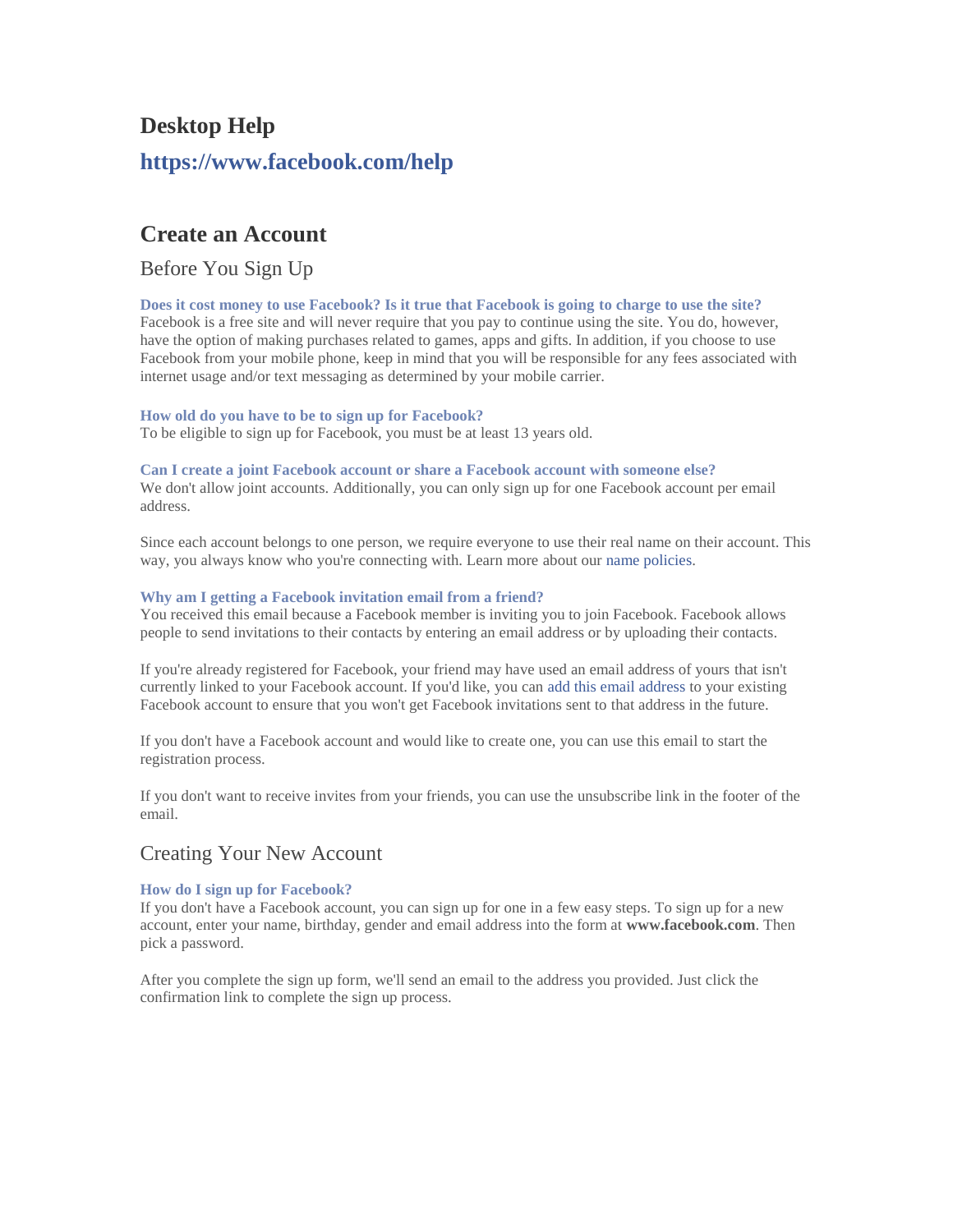#### **[What's the difference between logging in and signing up?](https://www.facebook.com/help/166236946797877) Sign Up**

If you don't have a Facebook account, you can sign up for one in a few steps. To sign up for a brand new account, enter your name, birthday, gender and email address into the form on [www.facebook.com](https://www.facebook.com/) and pick a password.



#### **Log In**

If you already have a Facebook account, you can log into your account from the same page. To log in, enter your email address and password at the top of the page and click **Log In**.



#### [What is the minimum password strength and how can I make my password strong?](https://www.facebook.com/help/124904560921566)

When you create a new password, make sure that it's at least 6 characters long. Try to use a complex combination of numbers, letters, and punctuation marks. If the password you entered isn't strong enough, try mixing together uppercase and lowercase letters or making the password longer.

The password you create should be easy for you to remember but hard for someone else to figure out. For extra security, your Facebook password should be different than other passwords that you use to log into other places, like your email or bank account.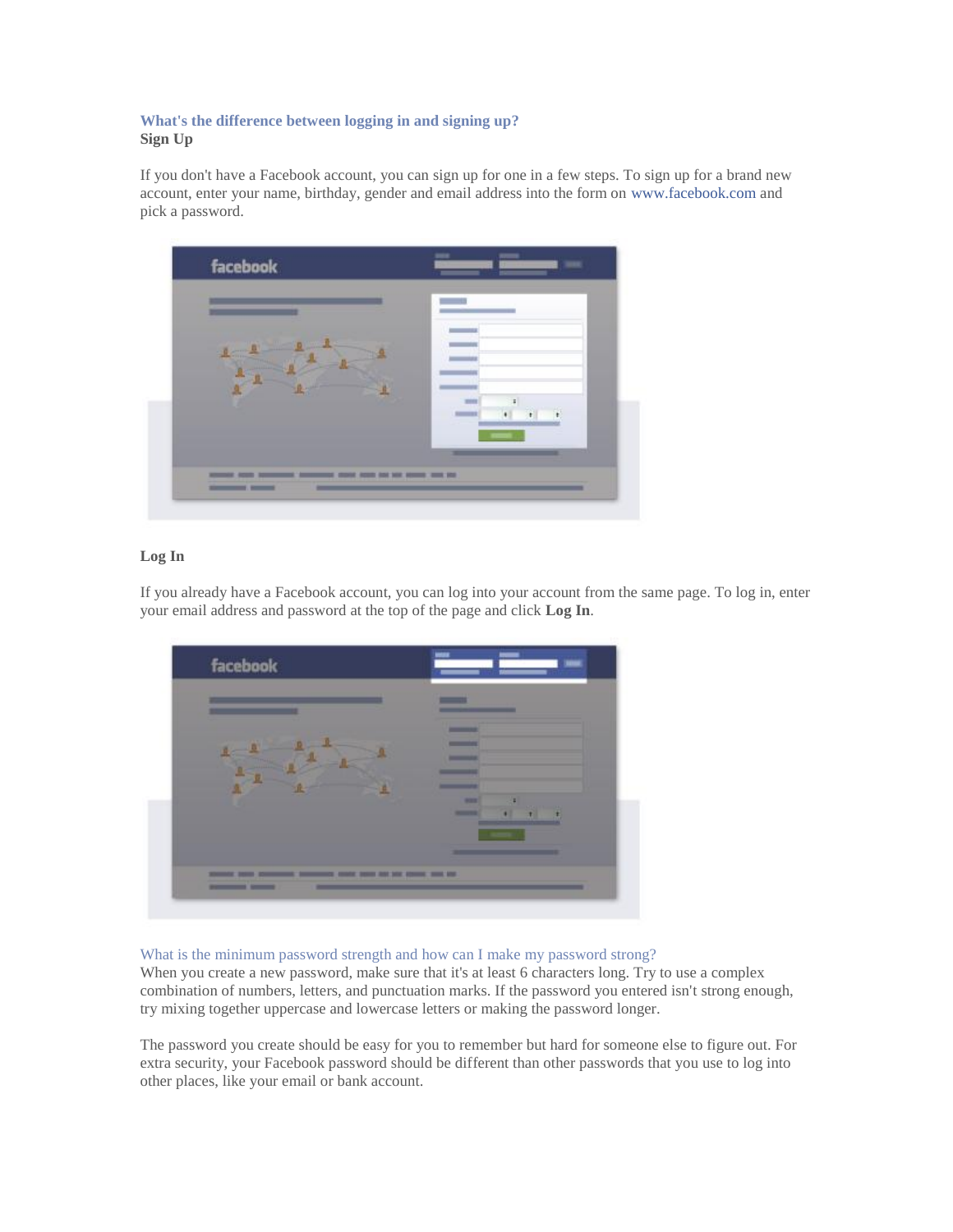## **Confirm Your Email Address**

#### **[How do I complete the sign-up process and confirm my email address or](https://www.facebook.com/help/223900927622502) phone number?**

To complete the sign-up process, you need to confirm that you own the email address or phone number you used to set up an account. This way, we know we're sending your account info to the right place. To confirm your email address, click the link in Facebook's sign-up confirmation email. To confirm your phone number, enter the code you receive via SMS text message in the **Confirm** box.

- If you're having trouble confirming your account using SMS text message, [let us know.](https://www.facebook.com/help/contact/338822979524831)
- If you're having trouble confirming your account using email, [let us know.](https://www.facebook.com/help/contact/174964429275926)

#### **[Why did I receive a confirmation email from Facebook?](https://www.facebook.com/help/174210495970197)**

When you sign up for a Facebook account or add a new email address to your existing account, Facebook will send an you an email. This way, we can make sure that you own the email address connected to you account. To confirm this, all you need to do is click on the link in the email.

If you didn't sign up for a Facebook account and received a confirmation email in error, you can deactivate the account in question by clicking the link at the bottom of the email.

#### **[What will happen to my account if it stays unconfirmed?](https://www.facebook.com/help/225196167506856)**

An unconfirmed account can remain on the site for a maximum of three days. After three days, you won't be able to use your account until you complete this step.

#### **[I accidentally signed up using the wrong email address. How can I fix this?](https://www.facebook.com/help/203116699730501)**

To correct your email address:

- 1. Click the **Change Email Address** button.
- 2. Enter your correct email address in the **New Email** field.
- 3. Enter your password and click **Change Email**.
- 4. We'll send a confirmation email to your new email address. Click the confirmation link in that email to confirm your account.

Note: When you confirm the new email address, we'll replace the incorrect address you originally signed up with on your account.

#### **[I'm seeing an error message that says my email address is invalid when I try to sign up.](https://www.facebook.com/help/121740551297216)**

Make sure you typed your email address correctly. If you're seeing an error message, something may have been misspelled after the @ sign. If you entered your email address correctly and you're still seeing this error message, [let us know.](https://www.facebook.com/help/contact/340846992655773)

**[I'm seeing an error message that says there's an existing account associated with my email address.](https://www.facebook.com/help/175050382551472)** You can only sign up for one Facebook account per email address.

- If you already opened a Facebook account using your email address but lost your password, you can [request a new password.](https://www.facebook.com/recover/initiate)
- If you share this email address with someone else who already has a Facebook account, you'll need to use a different email address to create your account. You can create an email address for free using websites like Yahoo! and Gmail.
- If you're having trouble creating a Facebook Page for your business or organization, [let us know.](https://www.facebook.com/help/contact/355708697832199)
- If you think you received this message by mistake, [let us know](https://www.facebook.com/help/contact/329543470461085)